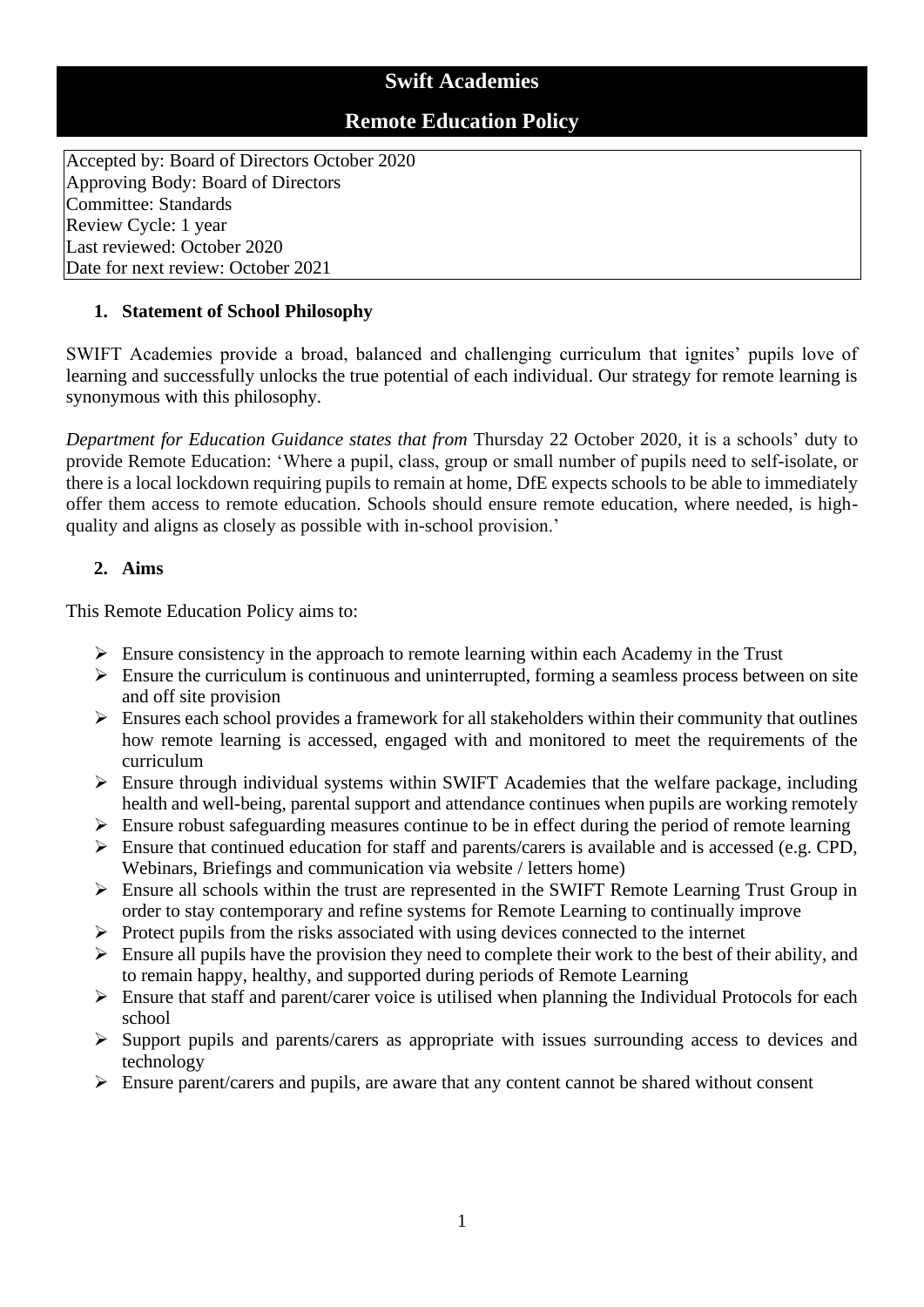#### **3. Academy Protocols**

Efforts have been made to ensure that wherever possible there is consistency across the Trust in line with our Remote Learning Philosophy. However, it is recognised that the protocols and systems within each Academy must be bespoke and fit for purpose for that Academy, taking into account systems already embedded within each school, pupil and parent/carer voice and Key Stages. Specific systems, resources and roles/responsibilities are outlined in each Academy's protocols.

Please see Appendix A Hurworth School; Appendix B Longfield Academy; Appendix C The Rydal Academy

#### **4. Online safety and video communication**

This section of the policy will be enacted in conjunction with Swift Academies Internet Safety Policy. Where possible, all interactions will be textual and public.

All staff and pupils using video communication (hosting live sessions e.g. via Teams / Zoom or Pre-Recorded methods) must:

- $\checkmark$  Hold sessions only at the times allocated by senior leaders at the school. These times will have been shared with parents / carers via email
- $\checkmark$  Communicate in groups one-to-one sessions are not permitted
- $\checkmark$  Lead the conversation to support all children in maintaining appropriate social interaction
- $\checkmark$  Wear suitable clothing this includes others in their household
- $\checkmark$  Be situated in a suitable 'public' living area within the home with an appropriate background 'private' living areas within the home, such as bedrooms, are not permitted during video communication
- $\checkmark$  Use appropriate language this includes others in their household
- $\checkmark$  Maintain the standard of behaviour expected in school
- $\checkmark$  Use the necessary equipment and computer programs as intended
- $\checkmark$  Not record, store, or distribute video material without permission
- $\checkmark$  Ensure they have a stable connection to avoid disruption to sessions
- $\checkmark$  Always remain aware that they are visible
- ✓ Report any safeguarding issues arising within live online lessons or 'check ins' via CPOMS and follow guidance as appropriate

Each academy will risk assess the technology used for remote learning prior to use and aim to mitigate any issues linked to privacy issues or scope for inappropriate use in line with the Trust Online Safety Policy.

During the period of remote learning, the school will maintain regular contact with parents / carers to:

- Reinforce the importance of children staying safe online
- Ensure parents/carers are aware of what their children are being asked to do. e.g. sites they have been asked to use and staff they will interact with
- Encourage them to set age-appropriate parental controls on devices and internet filters to block malicious websites
- Direct parents/carers to useful resources to help them keep their children safe online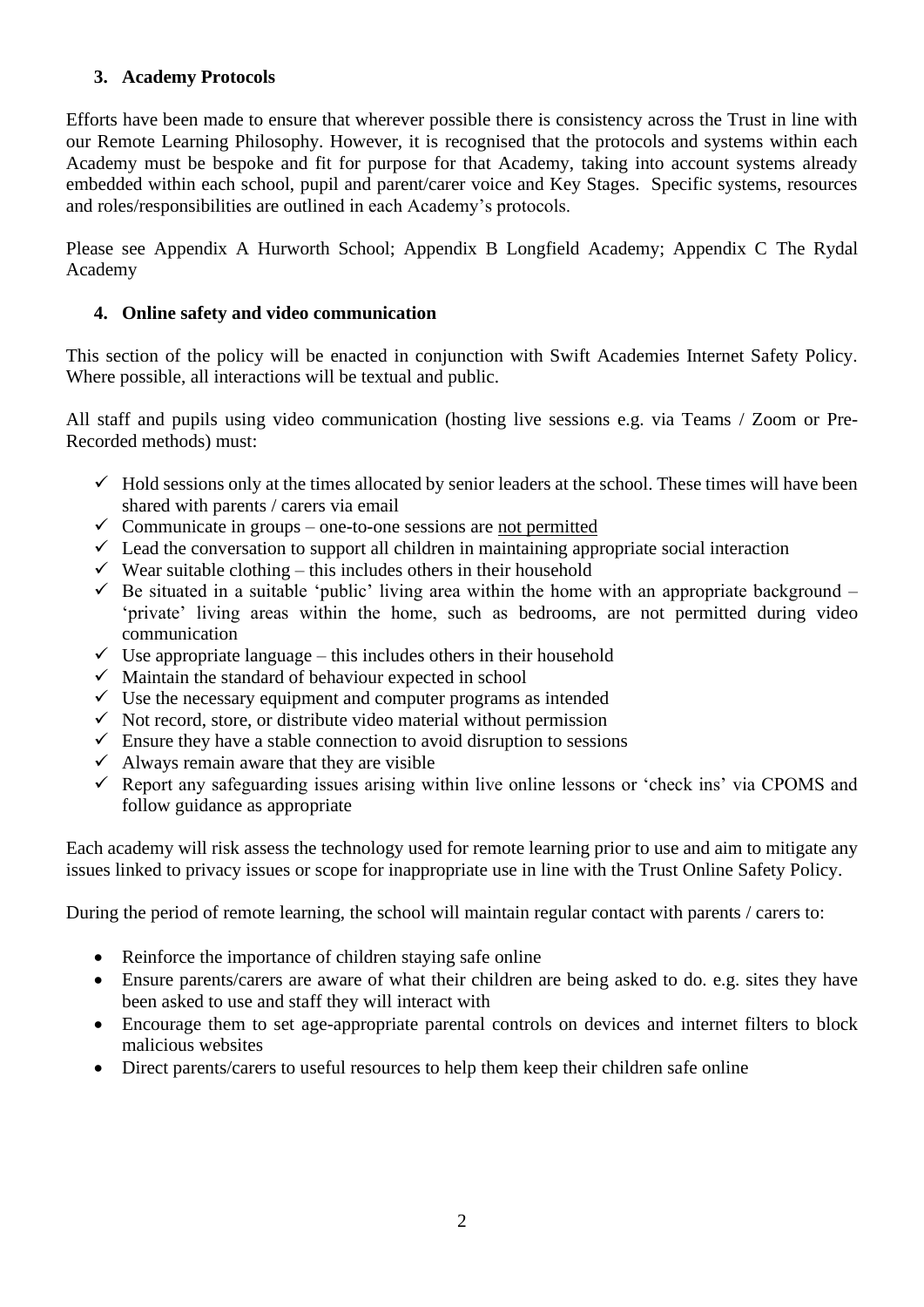## **5. Safeguarding**

This section of the policy will be enacted in conjunction with the school's Child Protection and Safeguarding Policy.

- The Designating Safeguarding Lead will identify 'vulnerable' pupils (pupils who are deemed to be vulnerable or are at risk of harm) via risk assessment prior to the period of remote learning
- The Designating Safeguarding Lead will arrange for regular contact to be made with vulnerable pupils, prior to the period of remote learning
- Phone calls made to vulnerable pupils will be made using school phones where possible
- The Designating Safeguarding Lead will arrange for regular contact with vulnerable pupils once per week at a minimum. With additional contact, including home visits, arranged where appropriate
- All contact with vulnerable pupils will be recorded and suitably stored in line with school policies
- The Designating Safeguarding Lead will keep in contact with vulnerable pupils' social workers or other care professionals during the period of remote working, as required
- Vulnerable pupils will be provided with a means of contacting the Designating Safeguarding Lead, their deputy, or any other relevant member of staff – this arrangement will be set up by the Designating Safeguarding Lead prior to the period of remote learning
- Where necessary, the Designating Safeguarding Lead will meet (in person or remotely) with the relevant members of staff once per week to discuss new and current safeguarding arrangements for vulnerable pupils learning remotely
- All members of staff will report any safeguarding concerns to the Designating Safeguarding Lead immediately via CPOMS
- Pupils and their parents/carers will be encouraged to contact the Designating Safeguarding Lead if they wish to report safeguarding concerns. e.g. regarding harmful or upsetting content or incidents of online bullying. The school will also signpost families to the practical support that is available for reporting these concerns

## **6. Data protection**

This section of the policy will be enacted in conjunction with the school's Data Retention and Destruction Policy.

- Staff members will be responsible for adhering to GDPR when teaching remotely and will ensure the confidentiality and integrity of their devices at all times
- Sensitive data will only be transferred between devices if it is necessary to do so for the purpose of remote learning and teaching
- Any data that is transferred between devices will be suitably encrypted or have other data protection measures in place so that if the data is lost, stolen, or subject to unauthorised access, it remains safe until recovered
- Parents/carers and pupils up-to-date contact details will be collected prior to the period of remote learning
- The school will not permit paper copies of contact details to be taken off the school premises
- Pupils are not permitted to let their family members or friends use any school-owned equipment which contains personal data

### **7. Marking and feedback**

School work completed through remote learning must be:

- Returned on or before the deadline set by the class teacher
- Completed to the best of the pupil's ability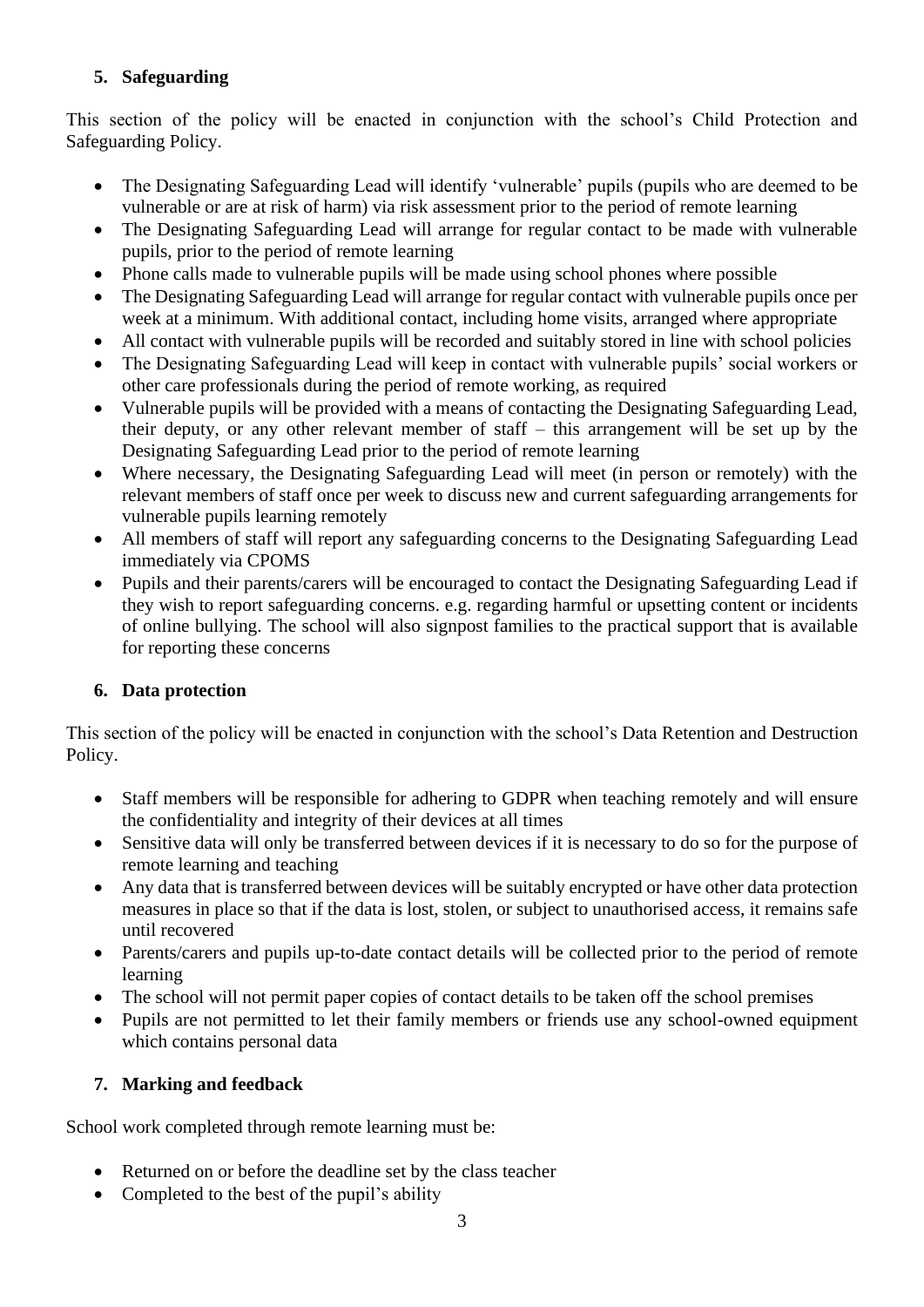- The pupil's own work (or with an indication of where support has been given)
- Checked by the class teacher and marked in line with school policy
- The school accepts a variety of formative assessment and feedback methods. e.g. through quizzes and other digital tools from teachers, and will support them with implementing these measures for remote learning where possible
- Pupils are accountable for the completion of their own schoolwork each school will follow their own protocols for contacting parents/carers regarding work
- Teaching staff will monitor the academic progress of pupils with SEND and discuss additional support or provision with the SENCO as soon as possible

#### **8. Communication**

- The school will ensure adequate channels of communication are arranged in the event of an emergency
- The school will communicate with parents/carers in accordance with their protocols
- The Head Teacher will communicate with staff as soon as possible regarding any remote learning arrangements
- Members of staff involved in remote teaching will ensure they are able to take emails and phone calls from the school during their agreed working hours
- Members of staff will have contact with their line manager at least once per week
- As much as possible, all communication with pupils and their parents/carers will take place within school hours
- Parents/carers and pupils will inform the relevant member of staff as soon as possible if schoolwork cannot be completed
- Issues with remote learning or data protection will be communicated to the pupils' teacher as soon as possible so they can investigate and resolve the issue
- The Remote Learning Trust group will review the effectiveness of communication and ensure measures are put in place to address gaps or weaknesses in communication

#### **9. Monitoring and review**

Any changes to this policy will be communicated to all members of staff and other stakeholders.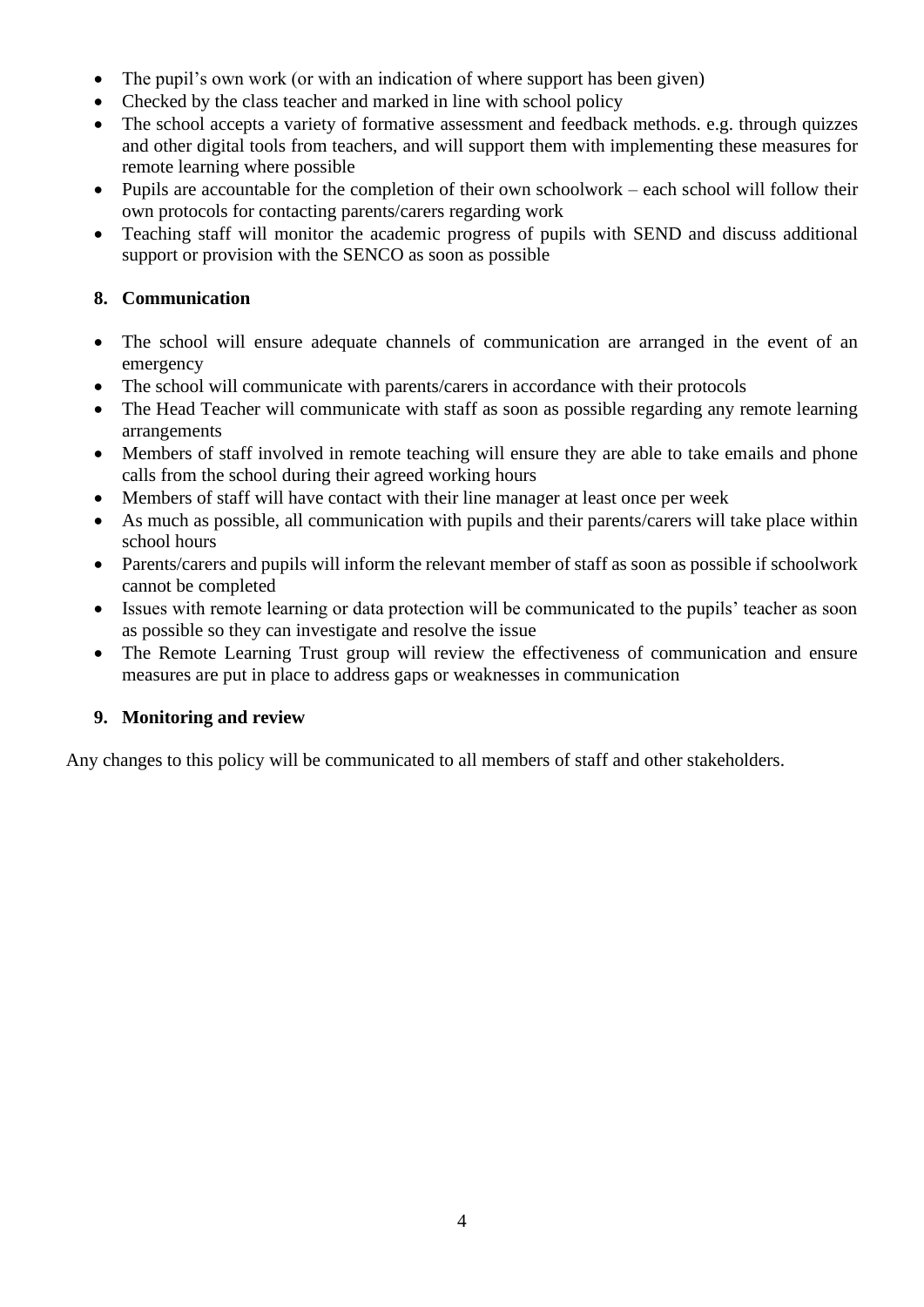## **The Rydal Academy Protocols**

# **The Rydal Academy Protocols**

## **A) If a pupil is self-isolating due to COVID-19,**

#### **Teachers will:**

- Share the Remote Learning grid for the week. (Appendix E)
- Send out communication to pupils and parents/carers via email and/or Marvellous Me.
- Make themselves available for contact with pupils and parents/carers
- Provide ongoing support and feedback for pupils through email.
- Print any work for pupils who do not have access to technology and remind pupils to bring in any handwritten work on their return to school
- Set tasks on Mathletics, Reading Eggs/ SATs Companion and/or Developing Experts as appropriate.
- Use positive praise on Marvellous Me/Tapestry, ensure any comments are appropriate and report anything concerning on CPOMS
- Ensure any pupil work is stuck into books and marked in line with school policy on pupils' return to school

#### **Pupils will:**

- Follow instructions for Remote Learning which are detailed in the Remote Learning weekly grid and on the letter sent to parents/carers when a bubble is sent home
- Ensure that they return completed paper copies of work to school upon their return

#### **SLT/ Welfare team will:**

- Monitor engagement and work rate of pupils and contact parents/carers as necessary
- Support parents and carers/pupils who may not have access to a device, ensuring contracts for devices are signed
- Ensure relevant Remote and Blending Learning CPD and training is available to staff
- Consider staff workload when planning for Remote and Blended Learning
- Ensure contact is made with identified vulnerable pupils
- Pastoral team continue to provide support with initial response from cohort teaching assistants for their year groups. Any pupil who struggles to follow guidelines to have risk assessment / support plan put in place.
- Ensure that FSM children who are isolating due to a bubble being sent home are offered grab bags.

### **Parents/ Carers will:**

- Support their child/children in accessing Remote Learning
- Adhere to the school contract when loaning a device

### **B) If a class bubble is sent home,**

#### **Teachers will:**

- Share the Remote Learning grid for the week. (Appendix E)
- Send out communication to pupils and parents/carers via email and/or Marvellous Me.
- Make themselves available for contact with pupils and parents/carers
- Provide ongoing support and feedback for pupils through email.
- Print any work for pupils who do not have access to technology and remind pupils to bring in any handwritten work on their return to school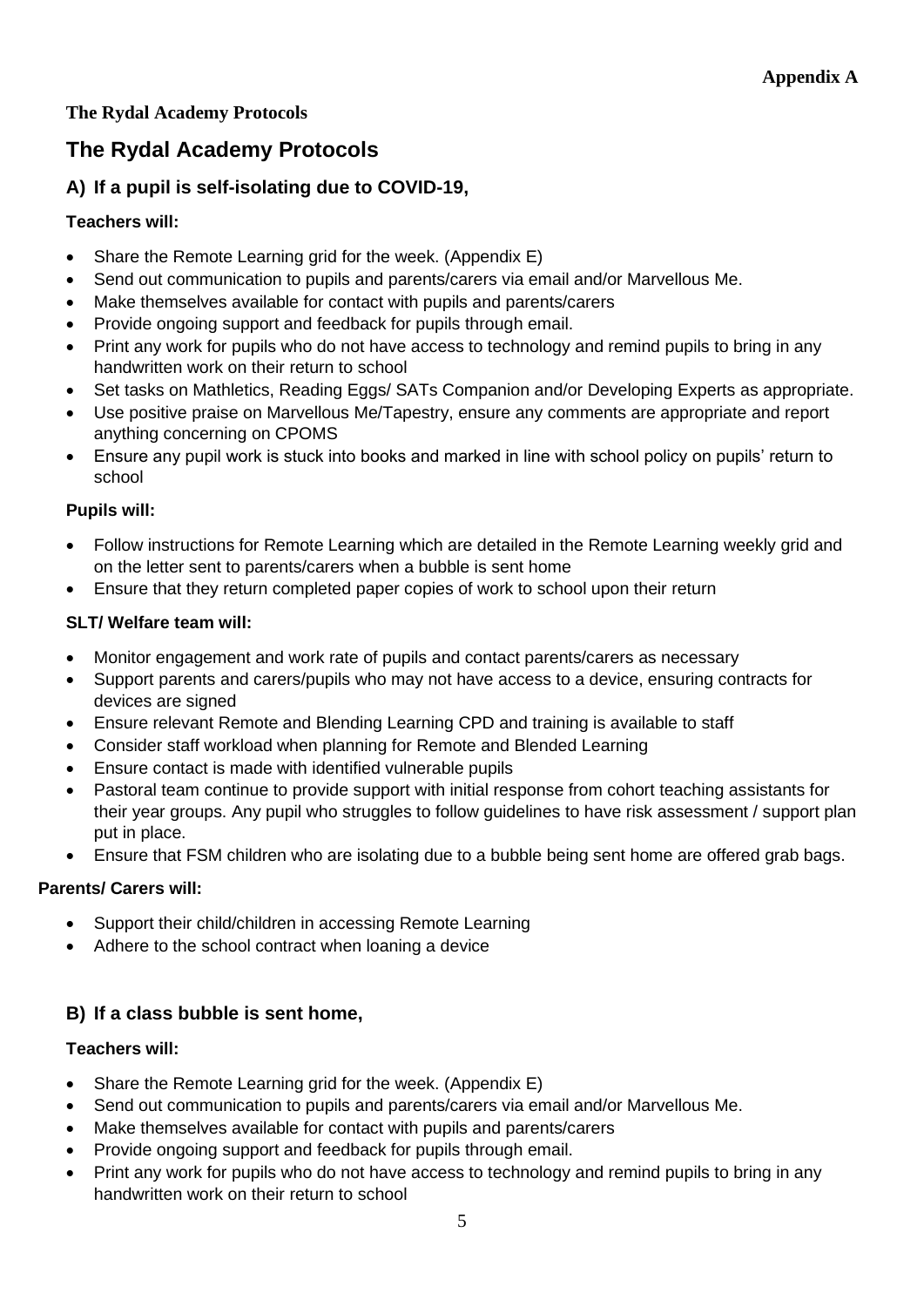- Set tasks on Mathletics, Reading Eggs/ SATs Companion and/or Developing Experts as appropriate.
- Use positive praise on Marvellous Me/Tapestry and/or Teams, ensure any comments are appropriate and report anything concerning on CPOMS
- Ensure any pupil work is stuck into books and marked in line with school policy on pupils' return to school
- Phonics lessons, inputs, stories and key messages to be recorded.
- Teachers to set up daily supervised Zoom playtimes to support pupils with wellbeing.

#### **Pupils will:**

- Follow instructions for Remote Learning which are detailed in the Remote Learning weekly grid and on the letter sent to parents/carers when a bubble is sent home
- Ensure that they return completed paper copies of work to school upon their return

#### **SLT/Pastoral team will:**

- Monitor engagement and work rate of pupils and contact parents/carers as necessary
- Support parents and carers/pupils who may not have access to a device, ensuring contracts for devices are signed
- Ensure relevant Remote and Blending Learning CPD and training is available to staff
- Consider staff workload when planning for Remote and Blended Learning
- Ensure contact is made with identified vulnerable pupils
- Pastoral team continue to provide support with initial response from cohort teaching assistants for their year groups. Any pupil who struggles to follow guidelines to have risk assessment / support plan put in place.
- Ensure that FSM children who are isolating due to a bubble being sent home are offered grab bags.

#### **Parents/ Carers will:**

- Support their child/children in accessing Remote Learning
- Adhere to the school contract when loaning a device

## **C) If the school is closed or closed to all pupils but key worker children**

#### **Teachers will:**

- Share the Remote Learning grid for the week. (Appendix E)
- Send out communication to pupils and parents/carers via email and/or Marvellous Me.
- Make themselves available for contact with pupils and parents/carers via email, Marvellous Me, Tapestry or phone at least weekly.
- Provide ongoing support and feedback for pupils through email.
- Print any work for pupils who do not have access to technology and remind pupils to bring in any handwritten work on their return to school
- Set tasks on Mathletics, Reading Eggs/ SATs Companion and/or Developing Experts as appropriate.
- Use positive praise on Marvellous Me/Tapestry and/or Teams, ensure any comments are appropriate and report anything concerning on CPOMS
- Ensure any pupil work is stuck into books and marked in line with school policy on pupils' return to school
- Phonics lessons, inputs, stories and key messages to be recorded.
- Teachers to set up daily supervised Zoom playtimes to support pupils with wellbeing.

#### **Pupils will:**

• Follow instructions for Remote Learning which are detailed in the Remote Learning weekly grid and on the letter sent to parents/carers when a bubble is sent home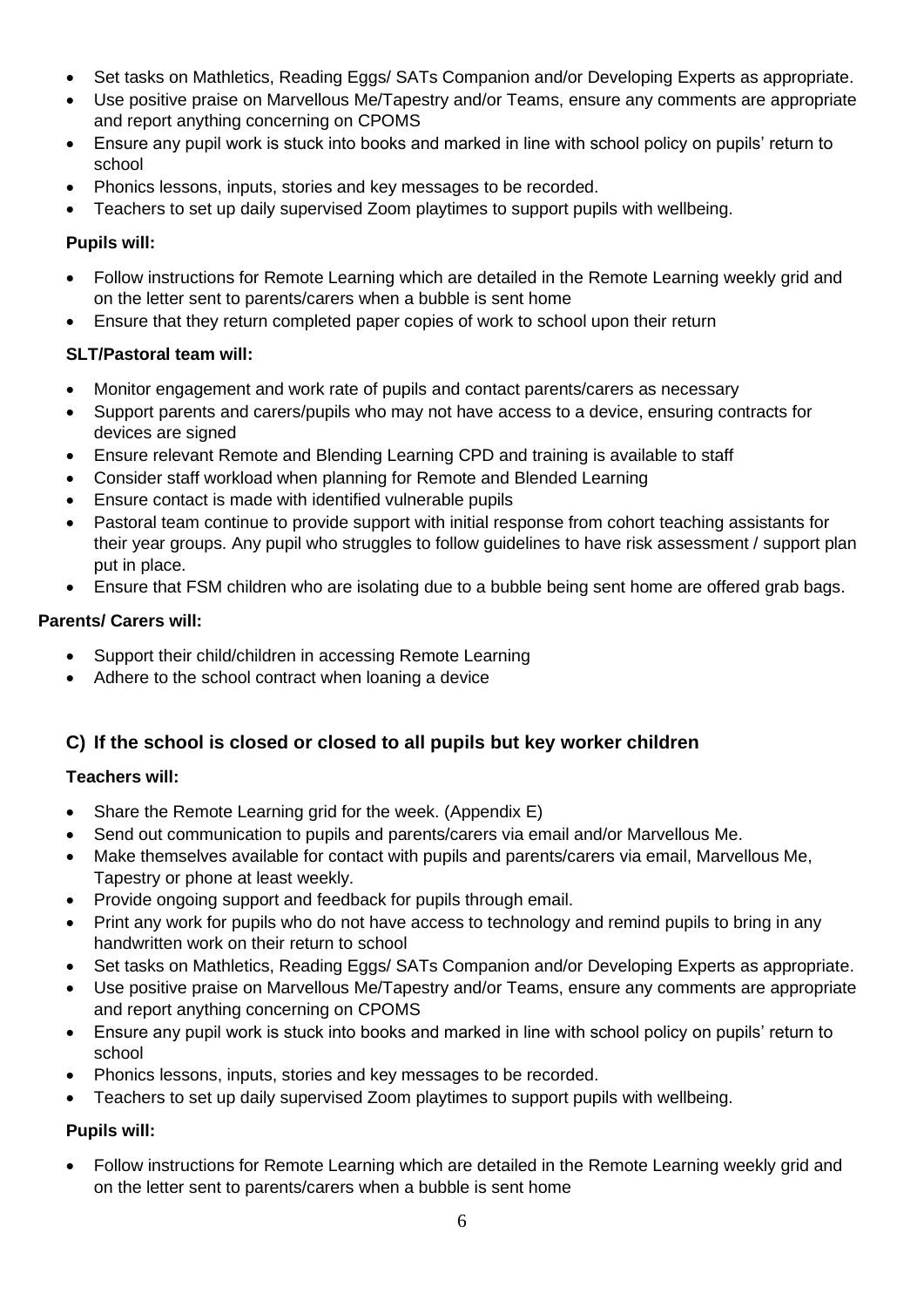• Ensure that they return completed paper copies of work to school upon their return

#### **SLT/Pastoral team will:**

- Monitor engagement and work rate of pupils and contact parents/carers as necessary
- Support parents and carers/pupils who may not have access to a device, ensuring contracts for devices are signed
- Ensure relevant Remote and Blending Learning CPD and training is available to staff
- Consider staff workload when planning for Remote and Blended Learning
- Ensure contact is made with identified vulnerable pupils
- Pastoral team continue to provide support with initial response from cohort teaching assistants for their year groups. Any pupil who struggles to follow guidelines to have risk assessment / support plan put in place.
- Ensure that FSM children who are isolating due to a bubble being sent home are offered grab bags.
- Vulnerable families to be contacted by DSL, SENCO, AO, Pastoral team as appropriate and at least weekly.
- Pastoral Team will provide mental health and well-being resources and activities for pupils and staff.

#### **Parents/ Carers will:**

- Support their child/children in accessing Remote Learning
- Adhere to the school contract when loaning a device

**PLEASE NOTE - THESE PROTOCOLS WILL CONTINUE TO EVOLVE AS WE WORK TO IMPROVE OUR REMOTE AND BLENDED LEARNING OFFER ACROSS THE TRUST. THERE ARE VARIOUS INTERNAL DOCUMENTS WHICH ENSURE WE ARE ADAPTING AND RESPONDING TO CHANGING CIRCUMSTANCES**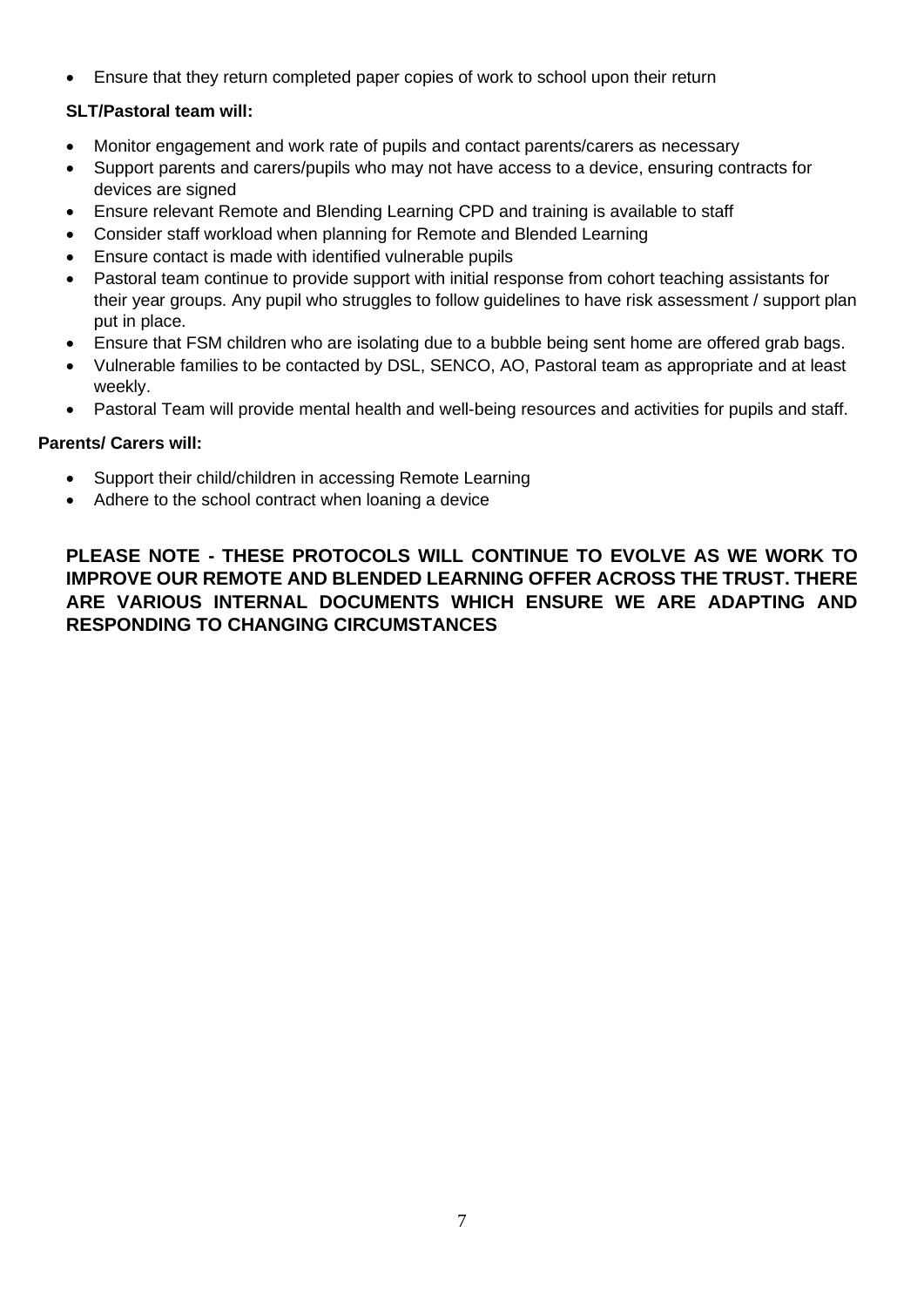## **Legal framework**

This policy has due regard to all relevant legislation and statutory guidance including, but not limited to, the following:

Equality Act 2010 Education Act 2004 The General Data Protection Regulation (GDPR) Data Protection Act 2018

This policy has due regard to national guidance including, but not limited to, the following:

DfE (2020) 'Keeping children safe in education' [https://assets.publishing.service.gov.uk/government/uploads/system/uploads/attachment\\_data/file/9125](https://assets.publishing.service.gov.uk/government/uploads/system/uploads/attachment_data/file/912592/Keeping_children_safe_in_education_Sep_2020.pdf) [92/Keeping\\_children\\_safe\\_in\\_education\\_Sep\\_2020.pdf](https://assets.publishing.service.gov.uk/government/uploads/system/uploads/attachment_data/file/912592/Keeping_children_safe_in_education_Sep_2020.pdf)

DfE (2020) 'School attendance'

[https://assets.publishing.service.gov.uk/government/uploads/system/uploads/attachment\\_data/file/9075](https://assets.publishing.service.gov.uk/government/uploads/system/uploads/attachment_data/file/907535/School_attendance_guidance_for_2020_to_2021_academic_year.pdf) [35/School\\_attendance\\_guidance\\_for\\_2020\\_to\\_2021\\_academic\\_year.pdf](https://assets.publishing.service.gov.uk/government/uploads/system/uploads/attachment_data/file/907535/School_attendance_guidance_for_2020_to_2021_academic_year.pdf)

DfE (2017) 'Special educational needs and disability code of practice: 0 to 25 years' [https://assets.publishing.service.gov.uk/government/uploads/system/uploads/attachment\\_data/file/3988](https://assets.publishing.service.gov.uk/government/uploads/system/uploads/attachment_data/file/398815/SEND_Code_of_Practice_January_2015.pdf) [15/SEND\\_Code\\_of\\_Practice\\_January\\_2015.pdf](https://assets.publishing.service.gov.uk/government/uploads/system/uploads/attachment_data/file/398815/SEND_Code_of_Practice_January_2015.pdf)

DfE (2018) 'Health and safety: responsibilities and duties for schools' [https://www.gov.uk/government/publications/health-and-safety-advice-for-schools/responsibilities](https://www.gov.uk/government/publications/health-and-safety-advice-for-schools/responsibilities-and-duties-for-schools)[and-duties-for-schools](https://www.gov.uk/government/publications/health-and-safety-advice-for-schools/responsibilities-and-duties-for-schools)

DfE (2016) 'Children missing education'

[https://assets.publishing.service.gov.uk/government/uploads/system/uploads/attachment\\_data/file/5504](https://assets.publishing.service.gov.uk/government/uploads/system/uploads/attachment_data/file/550416/Children_Missing_Education_-_statutory_guidance.pdf) [16/Children\\_Missing\\_Education\\_-\\_statutory\\_guidance.pdf](https://assets.publishing.service.gov.uk/government/uploads/system/uploads/attachment_data/file/550416/Children_Missing_Education_-_statutory_guidance.pdf)

DfE (2020) 'Safeguarding and remote education during coronavirus (COVID-19)' <https://www.gov.uk/guidance/safeguarding-and-remote-education-during-coronavirus-covid-19>

DfE (2020) 'Adapting teaching practice for remote education' <https://www.gov.uk/guidance/adapting-teaching-practice-for-remote-education>

DfE (2020) 'Guidance for full opening: schools'

[https://www.gov.uk/government/publications/actions-for-schools-during-the-coronavirus](https://www.gov.uk/government/publications/actions-for-schools-during-the-coronavirus-outbreak/guidance-for-full-opening-schools)[outbreak/guidance-for-full-opening-schools](https://www.gov.uk/government/publications/actions-for-schools-during-the-coronavirus-outbreak/guidance-for-full-opening-schools)

DfE (2020) 'Get help with technology during coronavirus (COVID-19)' [https://www.gov.uk/guidance/get-help-with-technology-for-remote-education-during-coronavirus](https://www.gov.uk/guidance/get-help-with-technology-for-remote-education-during-coronavirus-covid-19)[covid-19](https://www.gov.uk/guidance/get-help-with-technology-for-remote-education-during-coronavirus-covid-19)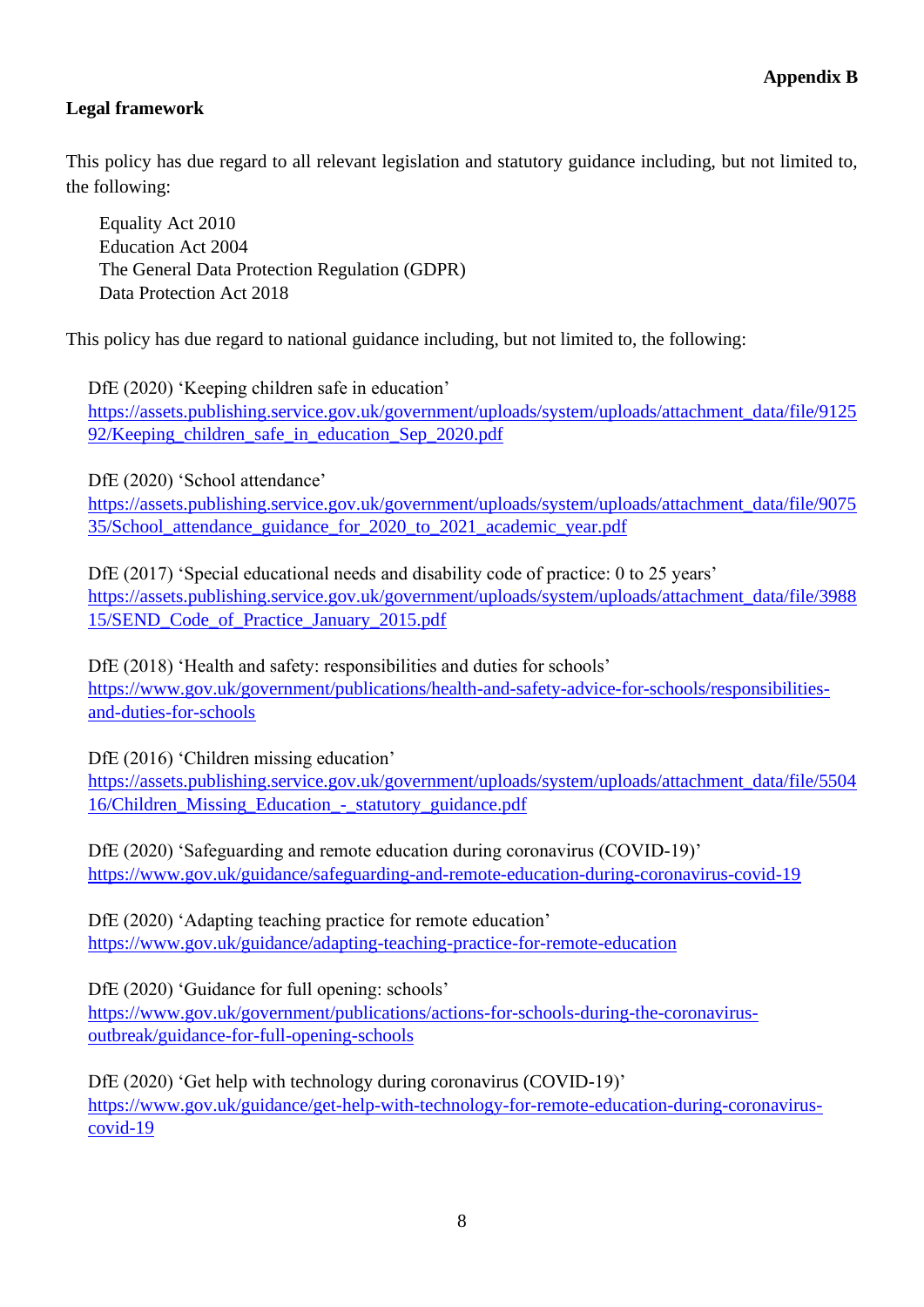DfE (2020) 'Get laptops and tablets for children who cannot attend school due to coronavirus (COVID-19)'

[https://www.gov.uk/guidance/get-laptops-and-tablets-for-children-who-cannot-attend-school-due-to](https://www.gov.uk/guidance/get-laptops-and-tablets-for-children-who-cannot-attend-school-due-to-coronavirus-covid-19)[coronavirus-covid-19](https://www.gov.uk/guidance/get-laptops-and-tablets-for-children-who-cannot-attend-school-due-to-coronavirus-covid-19)

DfE (2020) 'How schools can plan for tier 2 local restrictions'

[https://www.gov.uk/government/publications/how-schools-can-plan-for-tier-2-local-restrictions/how](https://www.gov.uk/government/publications/how-schools-can-plan-for-tier-2-local-restrictions/how-schools-can-plan-for-tier-2-local-restrictions)[schools-can-plan-for-tier-2-local-restrictions](https://www.gov.uk/government/publications/how-schools-can-plan-for-tier-2-local-restrictions/how-schools-can-plan-for-tier-2-local-restrictions)

DfE (2020) 'Laptops, tablets and 4G wireless routers provided during coronavirus (COVID-19)' <https://www.gov.uk/government/publications/laptops-tablets-and-4g-wireless-routers-progress-data>

Department of Health & Social Care (2020) 'COVID-19 contain framework: a guide for local decision makers'

[https://www.gov.uk/government/publications/containing-and-managing-local-coronavirus-covid-19](https://www.gov.uk/government/publications/containing-and-managing-local-coronavirus-covid-19-outbreaks/covid-19-contain-framework-a-guide-for-local-decision-makers) [outbreaks/covid-19-contain-framework-a-guide-for-local-decision-makers](https://www.gov.uk/government/publications/containing-and-managing-local-coronavirus-covid-19-outbreaks/covid-19-contain-framework-a-guide-for-local-decision-makers)

This policy operates in conjunction with the following policies which can be found on SWIFT Academies and the Longfield Academy/Hurworth School/The Rydal Academy websites:

- $\checkmark$  Child Protection and Safeguarding Policy
- $\checkmark$  Data Protection Policy
- $\checkmark$  Special Educational Needs and Disabilities (SEND) Policy
- $\checkmark$  Behaviour and Self-Regulation Policy
- $\checkmark$  Marking Policy
- $\checkmark$  Teaching and Learning Policy
- $\checkmark$  Assessment Policy
- ✓ Internet Safety Policy
- $\checkmark$  Health and Safety Policy
- $\checkmark$  Attendance Policy
- $\checkmark$  IT Acceptable Use Policy
- ✓ Staff Code of Conduct
- $\checkmark$  Trust Online Safety Policy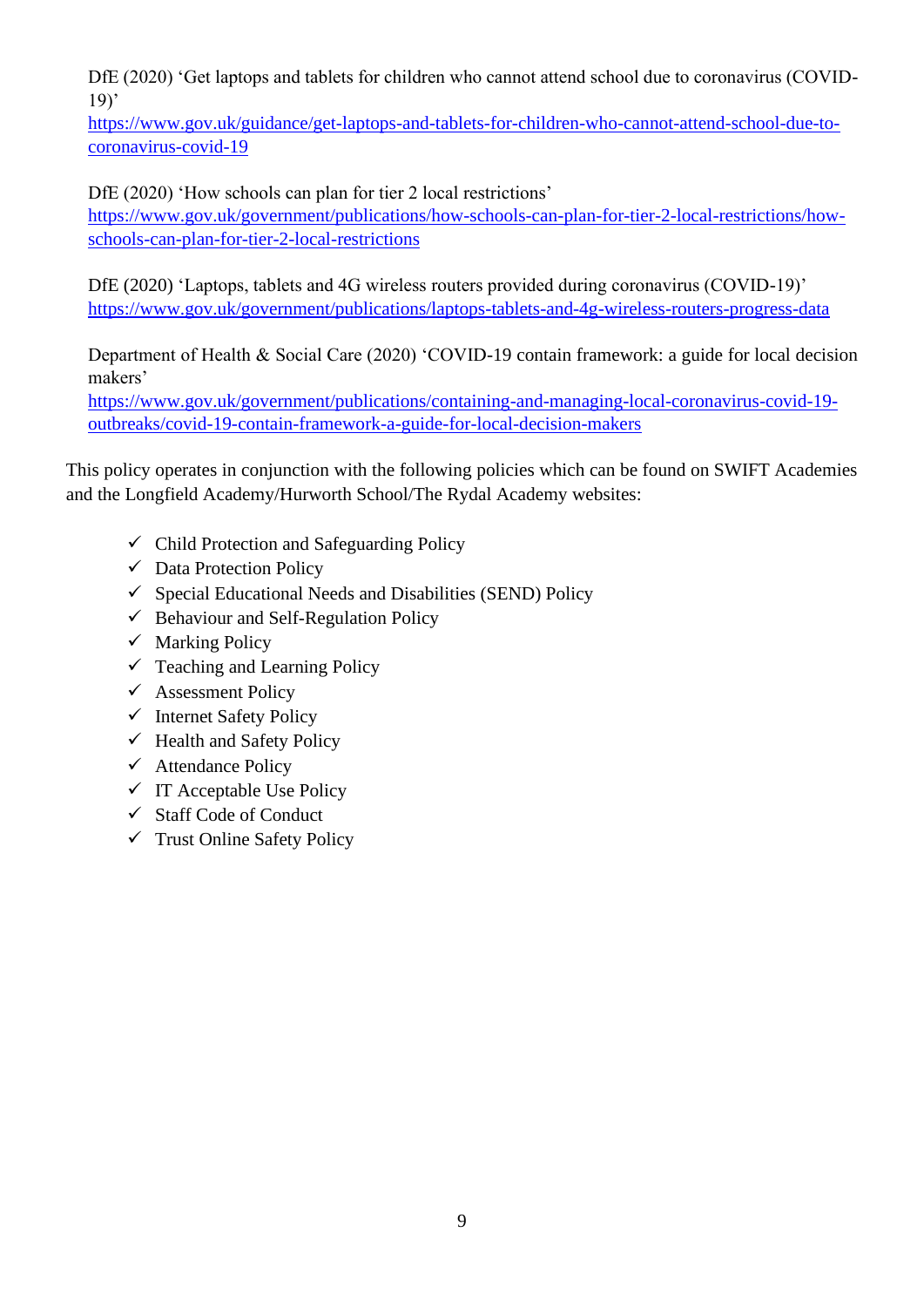# Reception - Home Learning Tasks *Week beginning:*



We appreciate the support that you are giving your child during this time. We can be contacted Monday - Friday via our emails at the bottom of this page or you can phone the school office and leave a message for us to phone you back.

**We have set a week's worth of Maths and English tasks on the following online learning platforms:**

· **Mathseeds - 5 activities (1 per day) - to recap mathematic and calculation skills.**

**Reading . Adding Eggs - 5 activities (1 per day) - to practise reading, vocabulary and spelling skills.**<br>**CCOS** 

and set further tasks. I<mark>f you do not have the internet or devices needed for using learning websites, we will make contact with you via phone</mark> · **Mathseeds - 5 activities (1 per day) - to recap mathematic and calculation skills.** Both websites also have a wide range of other activities which are tailored to your child's ability. Please ensure your child spends between 30 minutes to an hour of learning time per day on each website. Teachers are able to see how children are progressing and post out relevant learning tasks. Please continue to read the rest of this document as there are other tasks that your child can complete offline.

#### **· Reading Eggs - 5 activities (1 per day) - to practise reading, vocabulary and spelling skills. Additional daily tasks:**

- **Spend at least 30 minutes per day reading your book(s) sent home from school.**
- Take part in at least 30 minutes of exercise per day. There are lots of different home exercise videos for children available online. *for example see in the seeing what you get up to you get up to you get up to* **you get up to you get up to you get up to you get up to you get up to you get up to you get up to you get up to** 
	- **Talk to an adult at home for at least 20 minutes about what you have been learning today.**

Below are the specific learning activities for this week. Please choose **2 activities per day from the grid to complete**. Please use email or Tapestry to send any work or pictures to your child's class teacher. If you do not have internet access, please keep the work and children can bring this to school with them when they return.

| 1- Literacy (word      | 2 – Literacy             | $3$ – Literacy (writing)     | $4 -$ Mathematics                      | $5 -$ Understanding the     |
|------------------------|--------------------------|------------------------------|----------------------------------------|-----------------------------|
| reading)               | (comprehension)          | We will be labelling         | We are investigating                   | world                       |
| We have practised      | We are reading the       | different pictures from      | different weights. We                  | We are looking for signs    |
| our phase 2 sounds     | story 'Funny Bones'.     | the story with words         | will be using lots of                  | of Autumn. Can you look     |
| (please refer to sound | Please read/ watch the   | that are phonetically        | language such as                       | out of your window and      |
| mat sent home). We     | story and ask questions  | decodable. This will         | 'heavy' 'light' 'heavier'              | play 'i-spy' with different |
| are practising cvc     | such as 'who is awake?'  | include words such as        | 'lighter' 'heaviest'                   | signs of Autumn. You        |
| words with these       | 'what are they doing?'   | 'cat' 'bat' 'hat 'hed' 'leg' | 'lightest'. Can you go on              | could also make your        |
| sounds. Follow the     | 'why are they doing      | 'dog' 'fut'                  | a hunt for things around               | own binoculars (see         |
| link                   | that?' 'When did they do |                              | the house comparing                    | Expressive arts and         |
| https://www.youtube.c  | that?'                   |                              | which is lighter/heaver                | design activity) to help    |
| om/watch?v=8rejiMU6    | https://www.youtube.co   |                              | and order them from                    | with this activity and      |
| a44 for word ideas.    | m/watch?v=gweOq4OT       |                              | heaviest to lightest.                  | compare to other            |
|                        |                          |                              |                                        |                             |
|                        | $-H0$                    |                              |                                        | seasons.                    |
| $6$ – Understanding    | $7 -$ Expressive arts    | 8 - Personal, social &       | $9 -$ Physical                         | $10 -$ Communication        |
| the world              | and design               | emotional                    | development                            | and language                |
| Draw a picture of your | Make some binoculars     | development                  | Play a game a                          | Continue a rhyming          |
| favourite things about | to help you spot signs   | Play a game of bingo.        | hopscotch. Mark some                   | string. Start with a word   |
| Autumn. Think about    | of Autumn. You can       | Draw a 3x3 grid and fill     | space outside with                     | and see how many            |
| the different colours  | decorate them however    | it with different numbers    | chalk, or inside with                  | rhyming words you can       |
| used and label the     | you would like! Here's a | up to 10. Call different     | some masking tape.                     | come up with together.      |
| different pictures.    | video as to how to       | numbers for your child       | Have different things in               |                             |
|                        | make some.               | to find. Make it more        | the squares to keep the                |                             |
|                        | https://www.youtube.co   | interactive by adding        |                                        |                             |
|                        | $m/watch?v=iM-$          | some playdough to            | game interesting<br>(numbers, letters, |                             |
|                        | oM8fPduo                 | , splat, on the numbers      | shapes etc.)                           |                             |

#### Class Teacher emails:

Miss ----

Mrs ---

Mr ----